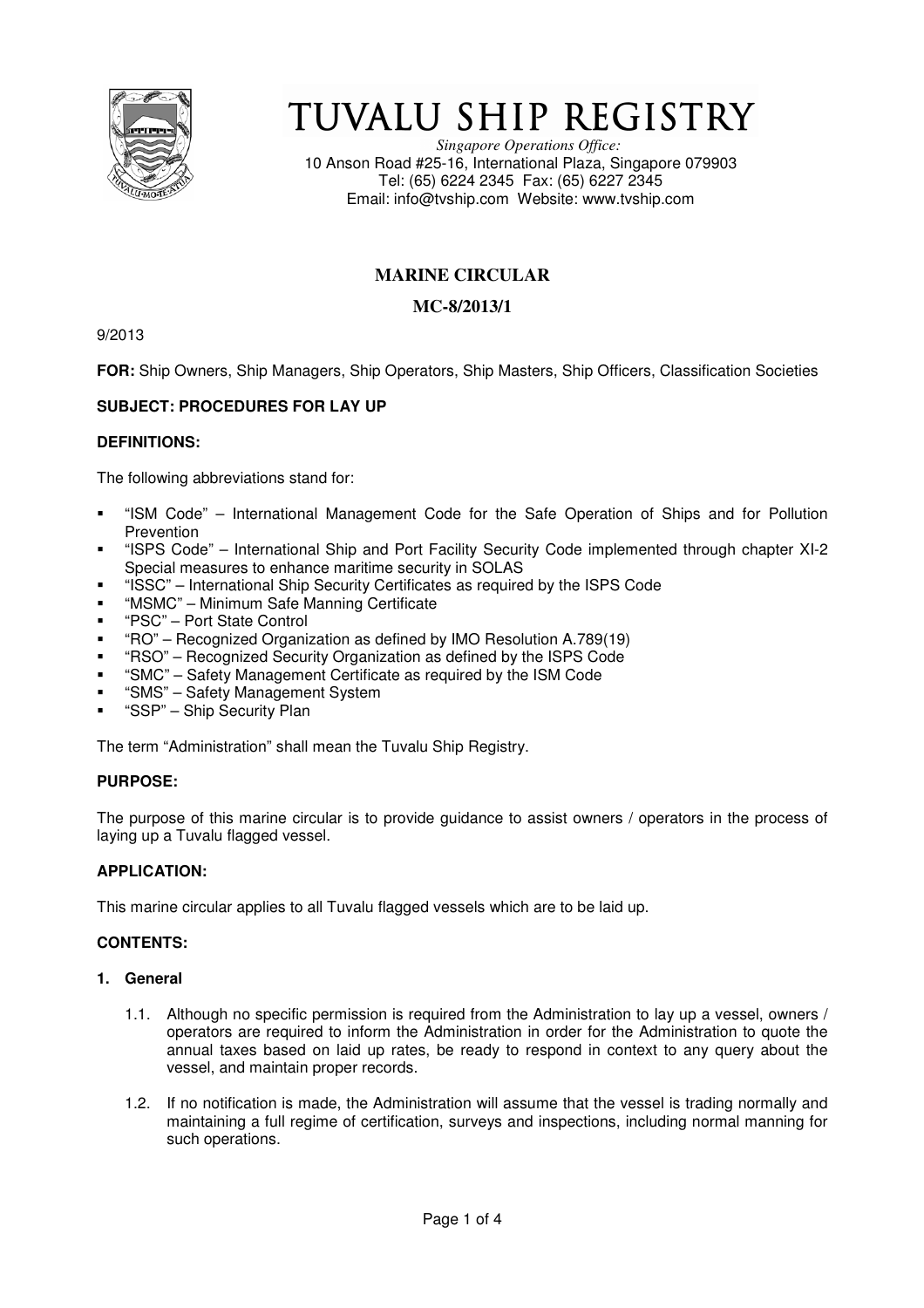- 1.3. Failure to notify the Administration, RO and RSO of a vessel entering lay-up, or to maintain a safe lay-up, will be regarded as a serious ISM non-conformity and may jeopardise the registration of the vessel.
- 1.4. The owner / operator is to advise the Administration of the proposed length of the lay-up and the state of readiness of the vessel to resume operations, and take appropriate advice on lay-up procedures from RO, insurers etc., as necessary.
- 1.5. The maritime industry has several descriptions of lay-up, such as "hot", "warm", "cold" and various other terms. As these are not clearly defined, this Administration does not accept them as formal or definitive descriptions.

#### **2. Statutory Certification Requirements**

- 2.1. Statutory certification is normally only required when vessels are in operations. Therefore, depending upon the proposed length of the lay-up, and taking into account any requirements of the port or coastal State of the lay-up location, the owner / operator should consider whether to maintain or suspend these certificates and this can be done in consultation with the RO.
- 2.2. RO procedures for laying up vessels should be complied with and same will be accepted by this Administration.
- 2.3. If a vessel is laid up for a prolonged period, the Administration may authorise suspension or cancellation of statutory certificates as long as this is in compliance the requirements of the port or coastal State.

#### **3. ISM Code Requirements**

- 3.1. If the care of a vessel during lay-up is handed over to an organisation which is not the ISM Company (e.g. dedicated lay-up providers), the Administration will accept the suspension of the ISM certification of the vessel provided that:
	- 3.1.1. all requirements of the coastal State are met;
	- 3.1.2. all requirements of the RO are met; and
	- 3.1.3. the contact details of the organisation that holds responsibility for the safety of the vessel during lay-up is provided to the Administration.
- 3.2. The audit requirements on reactivation of the vessel will depend on the length of time the vessel was laid up. In general, lay-up in excess of 6 months will require interim certification in accordance with ISM Code 14.4.

#### **4. ISPS Code Requirements**

- 4.1. The continued validity of the vessel's ISPS certification will be an important element in the reactivation of the vessel. The Administration strongly recommends that the ISSC be maintained throughout lay-up.
- 4.2. Specific procedures may need to be added to the SSP depending upon the extent or "depth" of the lay-up. In each case, this will be managed and audited by the RSO which will correspond directly with the Administration wherever clarification is required.
- 4.3. Where the circumstances described in section 3.1 above exist, the owner / operator must communicate with the RSO to ensure that the SSP covers that operation.
- 4.4. Should the vessel be integrated into the port facility security system, then the records of suspension and subsequent reactivation of the ISSC should clearly be reflected in order to demonstrate continuity of Security.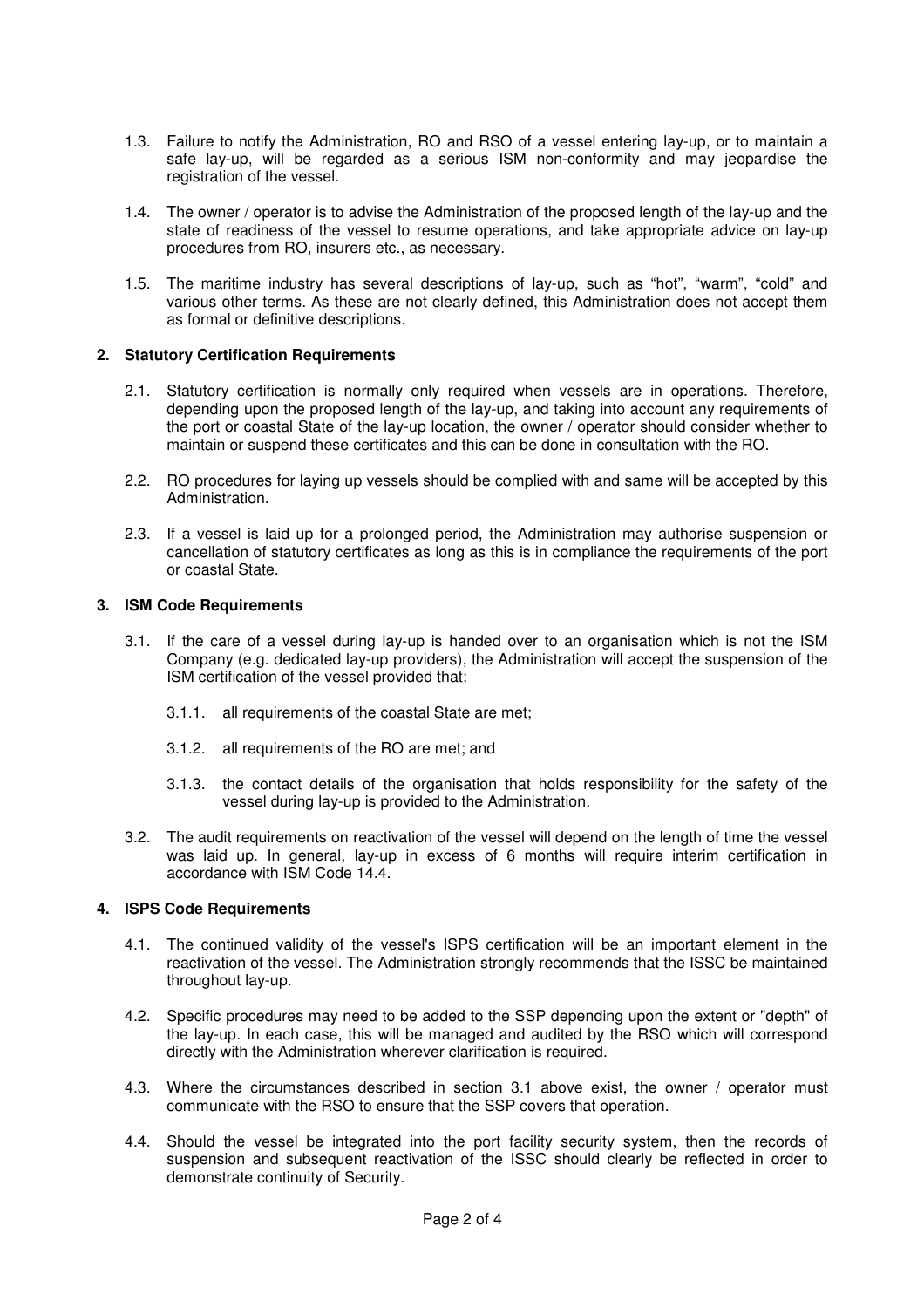#### **5. LRIT**

- 5.1. Normal procedures for LRIT will apply.
- 5.2. If the LRIT equipment is deactivated or switched off, the Administration should be advised in accordance with section 10 of Tuvalu Marine Circular MC-2/2008/11/12/4.

#### **6. Manning Requirements**

- 6.1. A MSMC is not required for vessels under lay-up.
- 6.2. When a vessel is laid up, normal manning may be reduced appropriate to the status and operational requirements of the vessel. Any reduction in manning should be considered in consultation with the relevant port or coastal State Authority.
- 6.3. In some cases, the port or coastal State Authority may wish to have the manning level in lay-up approved by the Administration, in which case, the owner / operator should then contact and advise the Administration of the proposed level of safe manning.
- 6.4. The Administration recommends that a suitably qualified person should remain in charge of the vessel for the proposed lay-up period and that the manning available should include sufficient numbers of trained persons to meet any emergency situation. In such circumstances, communication must be maintained with the local authorities so that further assistance may be immediately obtained when required. The following should be considered when assessing appropriate manning levels:
	- 6.4.1. the location of the vessel;
	- 6.4.2. the equipment and systems remaining in operation; and
	- 6.4.3. the method by which the vessel is kept in position (moorings, anchorage etc.).
- 6.5. Where crew members or watchmen are accommodated on board a vessel which is laid up, appropriate welfare facilities are to be made available. This is to include, as a minimum:
	- 6.5.1. Adequate provision of, or access to, potable water;
	- 6.5.2. Adequate provision of, or access to, fresh food;
	- 6.5.3. Adequate provision of, or access to, cooking, cleaning, washing, sanitary and laundry facilities:
	- 6.5.4. Arrangements for access to medical facilities, particularly for any emergencies; and
	- 6.5.5. Adequate heating and lighting facilities.
- 6.6. The owner / operator should also take into account any obligations for repatriation specified in the Tuvalu Merchant Shipping (Maritime Labour Convention 2006) Regulations, and the Maritime Labour Convention, 2006.
- 6.7. Any failure to provide a basic level of welfare facilities will be regarded as a serious failure of the Company's SMSM and may lead to further measures by the Administration, in addition to any action which may be taken by the PSC officer(s) of the port or coastal State.

#### **7. Re-activation Requirements**

7.1. This will be a matter for the owner / operator and the RO to consider. While re-activating the vessel, the manning must be kept under review, taking into account the reactivation of machinery and equipment and the associated hazards, including potential fire risk.